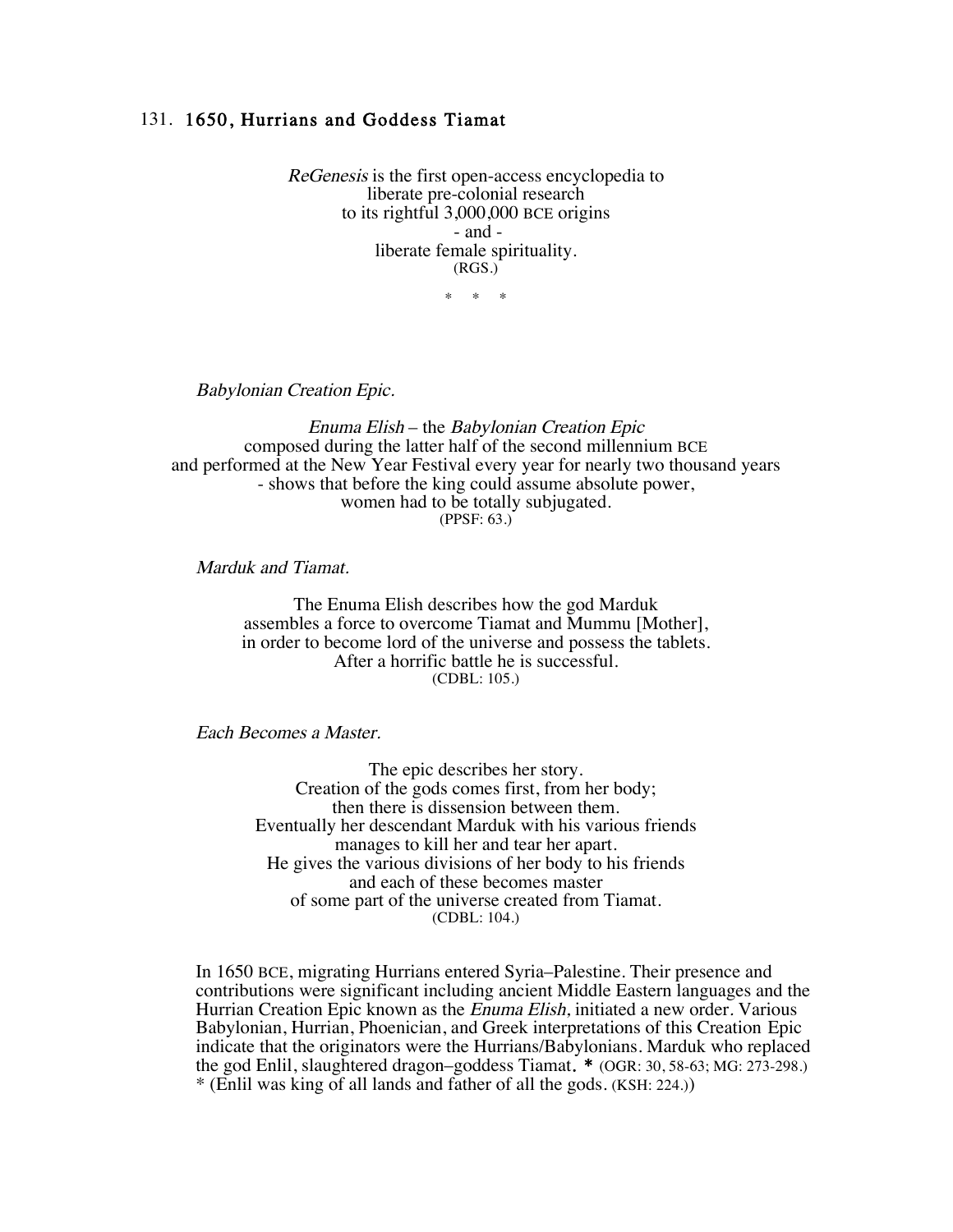An investigation into the genealogy of the dragon – sea monster brings us to the primordial struggle recounted in Enuma Elish. This conflict, which brought the created world and humanity into being, was between Marduk, heroic representation of the patriarchal city–state and Tiamat, the First Mother, whose name means primeval waters, the deep chaos. After a fearsome battle, Marduk slaughters Tiamat and creates the cosmos out of her dismembered corpse. This triumph was ritually re–enacted at every Babylonian New Year festival and underlies the biblical account of the Hebrew monotheistic God's creation of the world over against *Tehom*, the chaotic waters of the deep, the void. "In the beginning God created the heavens and the earth. Now the earth was a formless void, there was darkness over the deep, and God's spirit hovered over the water" (GN 1.2). Clifford among others suggests that the Genesis narrative may well have been an adaption of Enuma Elish. (PSI: 82.)

Marduk, great grandson of Tiamat, can make an analogy of an ideological shift where the hero modality transitions into control and power. Following the slaughter/destruction of the dragon – sea monster Tiamat, Marduk then becomes the creator god. This Mesopotamian motif results in discord in the social structure of worldviews, later illustrated in Greece when the Amazon tribes may have resisted a similar take over. (Joan Marler: 2-19-97.)

Summary of the defeat of Tiamat that marks the beginning of a new ideology. Enuma Elish is the Babylonian creation myth of Tiamat as the celebrated serpent – dragon and the new generation God Marduk, Tiamat's great–great–great grandson. (MG: 275). The legend is the death and destruction of the son's mother or grandmother i.e. matrilineal/maternal lineage. During seven stages, Marduk defeats/slaughters his grandmother. (MG: 419; ECLE.) 'A new order replaced what once had been considered order, but, with that act, became redefined as chaos (SDGF: 176).' (Following Carol Christ's deduction that patriarchy [theology] is an 'evolving ideology' (ROG: 62, n. 53), she questions if this text actually reflects earlier sources?)

The defeat of the serpent goddess marked the end of a culture, and also the end of the Neolithic way of perceiving life, which very soon becomes almost inaccessible; for the victory of a solar god creates a new way of living, a new way of relating to the divine by identifying with the god's power of conquest, the victory over darkness that the sun wins each dawn  $(MG: 280)$ .... [Also] the violent image of conquest in *Enuma Elish* set[s] the paradigm of the Iron Age as one of conflict between the older mythology of the mother goddess and the new myths of the Aryan and Semitic father gods. The father gods struggled for supremacy in Mesopotamia, Persia, India, Anatolia, Canaan and Greece and less obviously, in Egypt. But Marduk was the first god to vanquish the mother goddess and take her place as creator of life (MG: 275).

Given different translations, interpretations, and discoveries, there are various dating considerations for Mesopotamian myths and tablets, including Enuma Elish 1600-1100 BCE that may stretch back to the Ziusudra 2300 BCE tablets? Just as there are varying accounts of creation in the Bible, so also do the Mesopotamian accounts to which they relate differ. There are three Mesopotamian stories dealing with the creation, the flood and the 'fallen,' or more properly, limited, state of humankind. These are Adapa, Atrahasis and *Enuma Elish*. In addition to these, motifs scattered through the epic of Gilgamesh impinge on the creation, the flood and the mortality of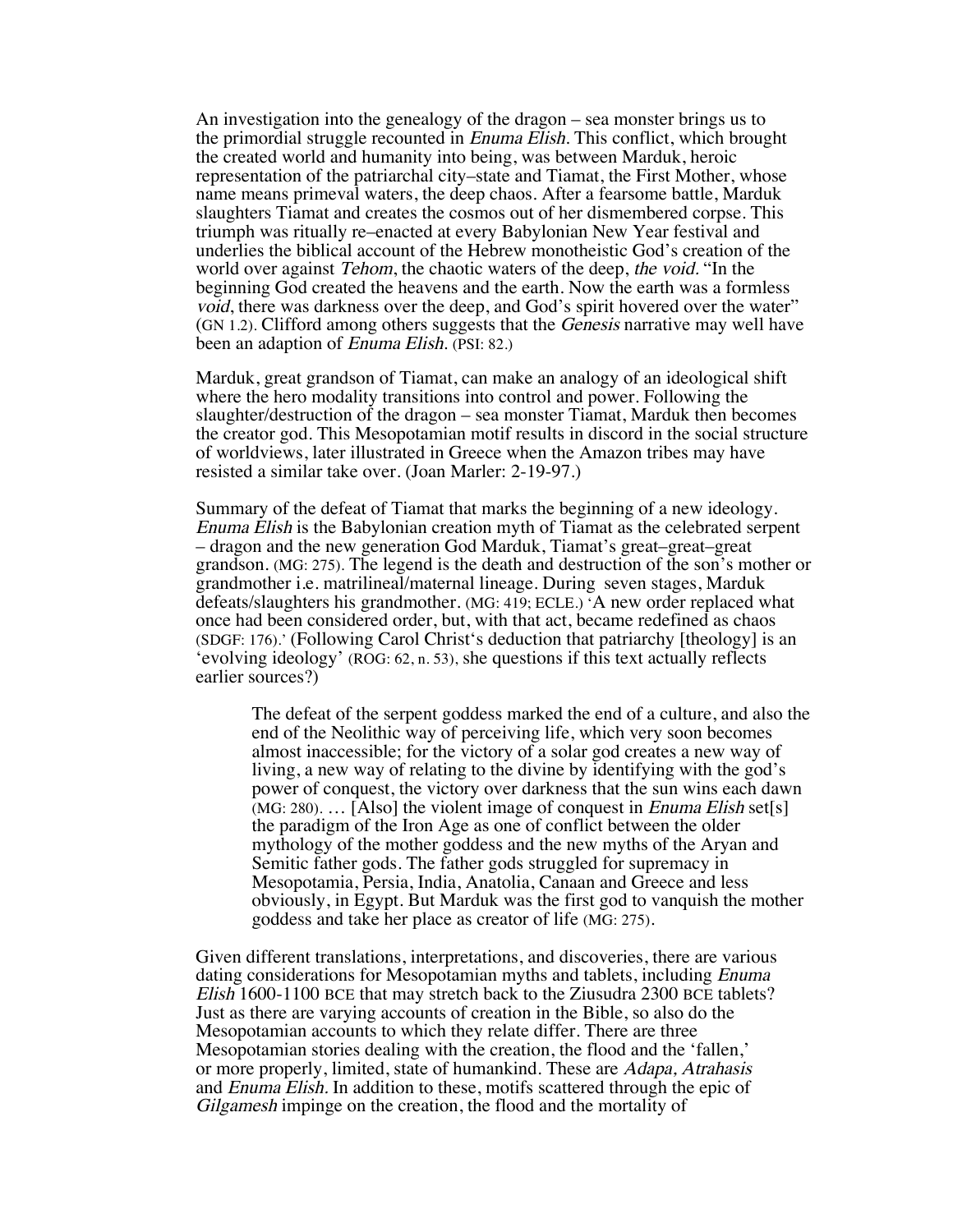Humans. (SOTB: 32.)

Various dating considerations for Tiamat and Enuma Elish in ReGenesis include BCE entries: 2500, Inanna Holder of the Me; 2300, Sumerian Transitions; 2000, Babylonian Mythology; 1650, Hurrians and Goddess Tiamat; and 587-500, Demise of Sumerian and Babylonian Goddesses. Dates will be adjusted as further information becomes available. In the interim:

We know of the epic only from tablets unearthed in AD 1848 from the library of Assurbanipal, the last king of Assyria, who immolated himself in the flames of his burning palace in 626 BC, but it dates to the era 1,000 years earlier, when Semitic Amorite Hammurabian dynasty came to power in Babylonia about 1750 BC. The first mention of the epic comes in a tablet of about 1580 BC (MG: 275- 276).

Further Enuma Elish research and interpretations:

- Baring, Anne and Jules Cashford. The Myth of the Goddess: Evolution of an Image. London, England: Viking, 1991. 373-299. (MG.)
- Christ, Carol P. Rebirth of the Goddess: Finding Meaning in Feminist Spirituality. New York, NY: Addison-Wesley, 1997. (ROG: 62-69.)
- Jacobsen, Thorkild. "The Battle between Marduk and Tiamat." American Oriental Society 88.1 (Jan.-Mar. 1968): 104-108. (BBM.)
- James, Edward Oliver. Ancient Gods: The History and Diffusion of Religion in the Ancient Near East and the Eastern Mediterranean. London, England: Weidenfeld & Nicolson, 1960. 87-90. (AG.)
- Kramer, Samuel Noah. "Sumerian Historiography." Israel Exploration Journal 3.4 (1953): 217-232. (KSH.)
- Muss-Arnolt, W. "The Babylonian Account of Creation." Biblical World 3.1 (Jan. 1894): 17-27. (BAC.)
- Pritchard, James Bennett. The Ancient Near East; An Anthology of Texts and Pictures. Princeton, NJ: Princeton University Press, 1958. 60-72. (ANE.)
- Puhvel, Jaan. Comparative Mythology. 1987. Baltimore, MD: Johns Hopkins University Press, 1993. 21-32. (CM.)

For the full "Enuma Elish" translation:

Thomas, D. Winston, Ed. Trans. "The Epic of Creation." Documents from Old Testament Times. London, England: T. Nelson, 1958. (EOC: 10-11.)

Further research on mother – rite to father – right savior \* Gods: 92,000, Qafzeh or Kafzeh Cave and Ochre Symbolism; 4400-2500, Kurgan Invasions; 4400- 2500, Olympus Hera; 4000-3000, Egypt, Africa, and Cathedra Goddesses; 3000- 2780, Egyptian Bronze Age; 2686-2181, Old Kingdom Egypt (2600 Fifth Dynasty); 2600-1100, Late Indo-European Bronze Age; 2370-2316, Akkadian Enheduanna and Inanna's Hymns; 2300, Sumerian Transitions; 2300-2100, Edfu Egypt 1580, Zeus; 1450-1260, Hattusa and Yazilikaya, Anatolia; 1100-800, Iron Age; 1100-800, Mediterranean Dark Ages; 1000, Double Goddess Transition; 800-500, Archaic Greek Age; 700-550, Apollo at Delphi and Didymaion; 668- 626, Sumerian Mythology; 587-500, Demise of Sumerian and Babylonian Goddesses; 323-30, Kom Ombo Temple; and 305-30, Esna Temple. (RGS.) (Also see CE entries: 325, Council of Nicaea and Goddesses and Gods; 431, Council of Ephesus and Virgin Mary, Anatolia and Virgin Mary; 570, Mohammed's Birth; 1207-1273, Rumi and Mother.) (RG.)

\* Soteriology: study of God's salvation and ontological concepts of female evil.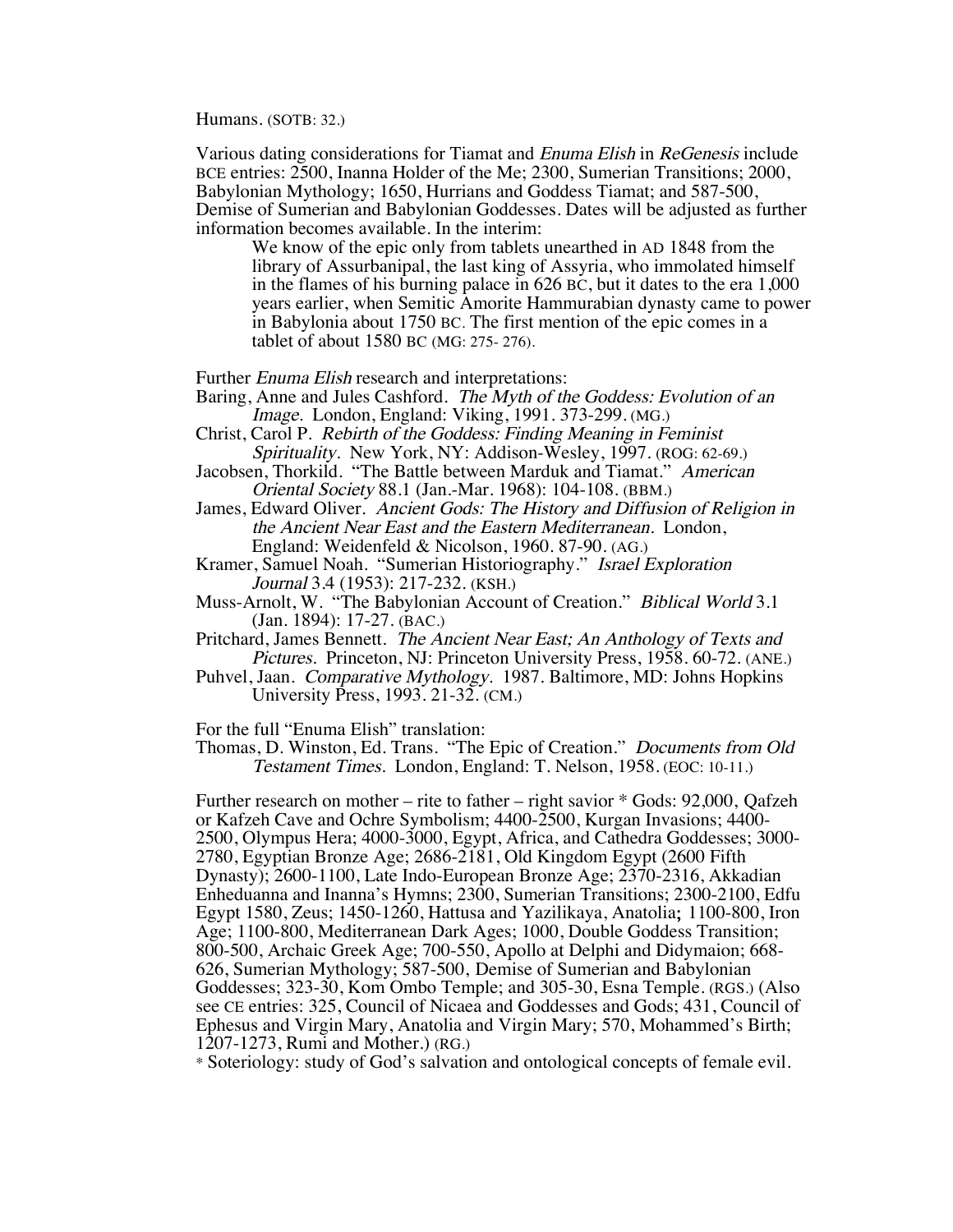The following speaks to the theory that mankind is not a one size fits all. Over the centuries, there has been a historic shift to a culture and society in which half of the population (females) are traditionally regarded as: politically; philosophically; psychologically; professionally; theologically; spiritually; academically; scientifically; sexually; biologically and etc. inferior or less than the other half. (MHE: 150.)

The repercussions of this shift in the symbolic plane can be seen NOT only in the division of male gods from female gods, but also in the separation of sky from earth, of mind from body, of spirituality from sexuality. Incorporated into the mainstream of Greek thought and later crystallized in the philosophical writings of Plato, these ideas then pass via Neoplatonism into Christian theology and contribute to the symbolic worldview, which is still dominant in western [global] society today. From this early Greek Geometric period onwards, European culture ceases to offer the imaginative vocabulary for any human being, female or male, to experience themselves as whole and undivided (MHE: 150).

This hierarchical dis-order is discussed at length throughout ReGenesis including BCE entries: 4400-2500, Olympus Hera; 3100-2600, Proto Bronze Age Crete, Writing, and Heroes; 3000-1450, Gournia; 2500, Inanna, Holder of the Me; 2400, Sumerian Women in the Akkadian Period; 2400, Lilith and Eve; 2300, Sumerian Transitions; 1750, Hammurabian Dynasty, Babylon, Ishtar, and Inanna; 1580, Zeus; 1100-800, Iron Age; 1000, Gods; 800-500, Archaic Greek Age; 587-500, Demise of Sumerian and Babylonian Goddesses; 500-400 Classical Greek Era and Leading Male Authors; 384-322, Aristotle's Theory of Rational Male Dominance; and First Century BCE-Sixth Century CE, Summary of Female Catholic Priests and Synagogue Leaders.

Further research and discussions on myths, epics, and tablet dating challenges:

- Baring, Anne, and Jules Cashford. The Myth of the Goddess: Evolution of an Image. London, England: Viking, 1991. 175-224 (MG.)
- Callahan, Tim. Secret Origins of the Bible. Altadena, CA: Millennium Press, 2002. (SOTB.)
- Campbell, Joseph. The Masks of God: Occidental Mythology. Harmondsworth, England: Penguin Books, 1984. 80-81. (MOG.)
- Dalley, Stephanie. Myths from Mesopotamia: Creation, the Flood, Gilgamesh, and Others. Oxford, England: Oxford University Press, 1989. 228-229. (MFMC.)
- Kramer, Samuel Noah. From the Poetry of Sumer. Berkeley, CA: University of California, 1979. (FPS.)
- Long, Asphodel. "The Goddess in Judaism: An Historical Perspective." The Absent Mother: Restoring the Goddess to Judaism and Christianity. Ed. Alix Pirani. Hammersmith, London, England: Mandala, 1991. 34-46. (GJ.)
- Nilson, Sherrill V. Gilgamesh in Relationship: A Feminist, Kleinian Hermeneutic of the Contemporary Epic. Diss. CIIS, 2000. Ann Arbor, MI: ProQuest/UMI, 2000. (Publication No. AAT 9992393.) (GIR.)
- Sandars, N. K. Epic of Gilgamesh: An English Version with an Introduction. Harmondsworth, England: Penguin Books, 1971. (EOG.)
- Stanton, Elizabeth C. The Woman's Bible. Seattle, WA: Coalition Task Force on Women and Religion, 1974. (TWB.)
- Starhawk. Truth or Dare: Encounters with Power, Authority, and Mystery. San Francisco, CA: Harper & Row, 1987. 32-40. (TDE.)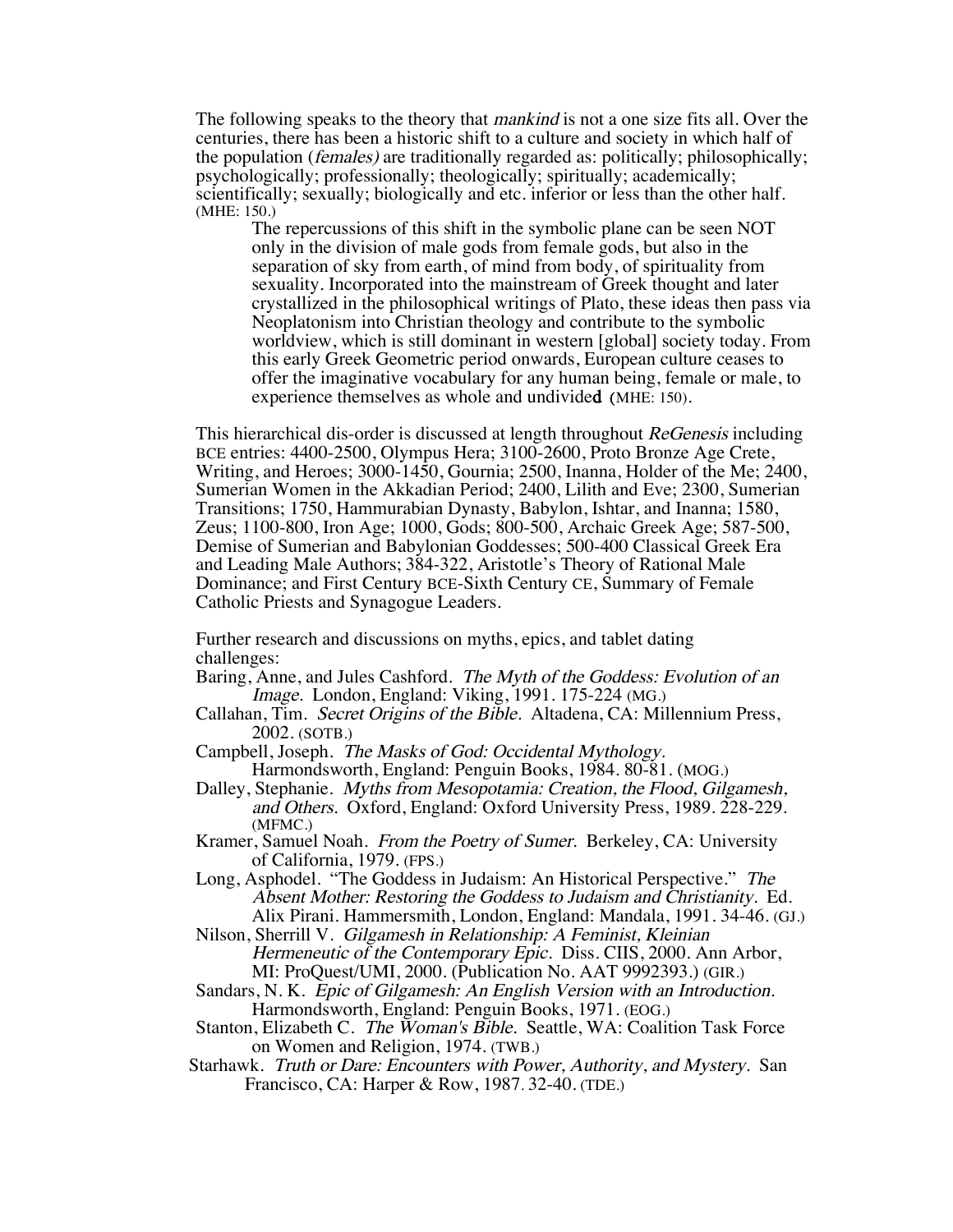Further Sumeria and Enlil research:

Gadotti, Alhena. "Portraits of the Feminine in Sumerian Literature." Journal of the American Oriental Society 131.2 (Apr.-Jun. 2011): 195-206. (PFS.)

Further research on theocratic cosmologies, mythic heroes, and savior Godtraditions:

- Baring, Anne, and Jules Cashford. The Myth of the Goddess: Evolution of an Image. London, England: Viking, 1991. 290-298. (MG.)
- Berry, Jason, and Gerald Renner. Vows of Silence: The Abuse of Power in the Papacy of John Paul II. New York, NY: Free Press, 2004. (VOS.)
- Christ, Carol P. Rebirth of the Goddess: Finding Meaning in Feminist Spirituality. New York, NY: Addison-Wesley, 1997. 48-49; 160-171.  $(ROG.)$ 
	- \_\_\_\_\_. "Patriarchy as a System of Male Dominance Created at the Intersection of the Control of Women, Private Property, and War, Part 2." Feminism and Religion (18 Feb. 2013 http://feminismandreligion.com). (PSM.)
- \_\_\_\_\_. "A New Definition of Patriarchy: Control of Women's Sexuality, Private Property, and War." *Feminist Theology* 24:3 (April 2016): 214-225. (NDP.)
- Finkelberg, Margalit. Greeks and Pre-Greeks: Aegean Prehistory and Greek Heroic Tradition. Cambridge, England: Cambridge University Press, 2005. 173-176. (GPG.)
- Goodison, Lucy. Moving Heaven and Earth: Sexuality, Spirituality and Social Change. Aylesbury, Bucks, England: The Women's Press, 1990. (MHE.)
- Jantzen, Grace. Foundations of Violence. London, England: Routledge, 2004. (FV.)
- Keller, Mara Lynn. "Violence against Women and Children in Scriptures and in the Home." The Rule of Mars: Readings on the Origins, History and Impact of Patriarchy. Ed. Christina Biaggi. Manchester, CT: Knowledge, Ideas & Trends, 2005. 225-240. (VA.)
- Martos, Joseph, and Pierre Hégy. Equal at the Creation: Sexism, Society, and Christian Thought. Toronto, Canada: University of Toronto Press, 1998. (EAC.)
- Raynor, Diane. The Homeric Hymns: A Translation, with Introduction and Notes. Berkeley, CA: University of California Press, 2004. (HH.)
- Richlin, Amy. "Reading Ovid's Rapes." Arguments with Silence: Writing the History of Roman Women. Ann Arbor, MI: The University of Michigan Press, 2014. 158-179. (ROR.)
- Sissa, Giulia. "The Sexual Philosophies of Plato and Aristotle." A History of Women in the West: I. From Ancient Goddesses to Christian Saints. Ed. Pauline Schmitt Pantel. Trans. Arthur Goldhammer. Cambridge, MA: Harvard University Press, 1992. 46-81. (SPPA.)
- Thornhill, Randy, and Craig T. Palmer. A Natural History of Rape: Biological Bases of Sexual Coercion. Cambridge, MA: MIT Press, 2000. (NHR)
- Weil, Simone. *The Iliad: Or, the Poem of Force.* Wallingford, PA: Pendle Hill, 1962. (TLPF.)
- Yalom, Marilyn. "Wives in the Ancient World: Biblical, Greek, and Roman Models." A History of the Wife. New York, NY: HarperCollins, 2001. (HOW.)

IMAGE: ANCIENT CUNEIFORM SCRIPT: MARDUK'S TEMPLE, BABYLON.